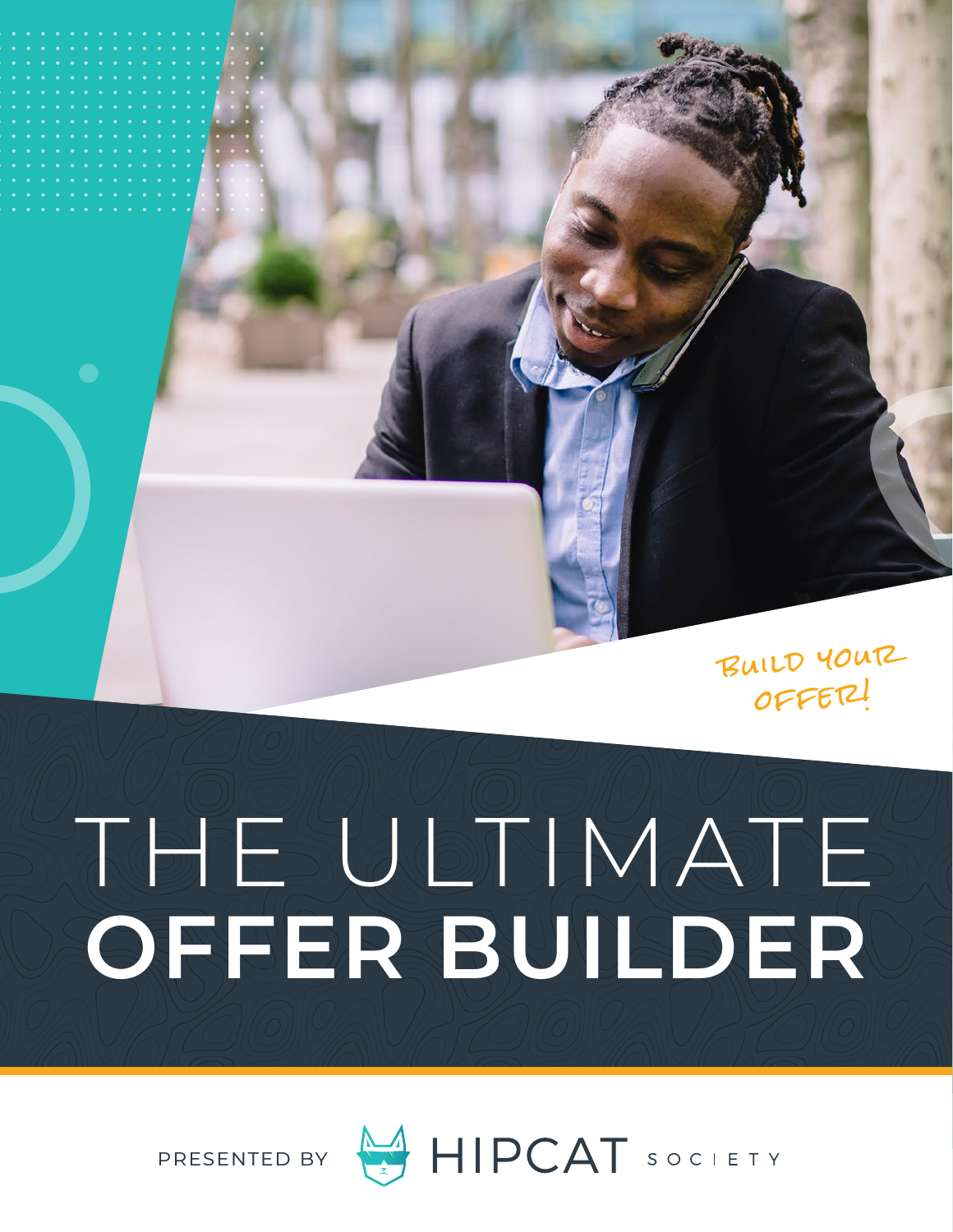# THE ULTIMATE **OFFER BUILDER**

## **A** Newsflash! Your offer is NOT your product or your service or the price.

Your offer has so many different pieces- and we'll go over each of them in this guide.

But before crafting your offer, you must know how to implement Marketing with Love.

# **Why Marketing With Love is the ONLY way forward.**

You're a trailblazer, no-BS, problem-solving expert.

You have an amazing gift to share and help more people with your business.

Marketing with Love positions yourself above the herd. It adds that extra touch of humanity that others don't. It's about forgetting the noise and being laser-focused on the niche of people whose world you can light up.

Many business owners naturally cringe when they hear "niching down." They think limiting their audience means limiting sales.

They think:



They want to talk about all the amazing features of their products & services. But, what they SHOULD be talking about are the solutions and benefits their products and services provide.

To **nurture a true connection and grow your business,** you have to, well...connect. You have to empathize with your audience's problems and be generous with your solutions.

Marketing with Love allows you to be real and honest to those who you truly want to serve. And when you're face-to-face (or screen-to-screen) with those souls, **that's where the MAGIC happens.**

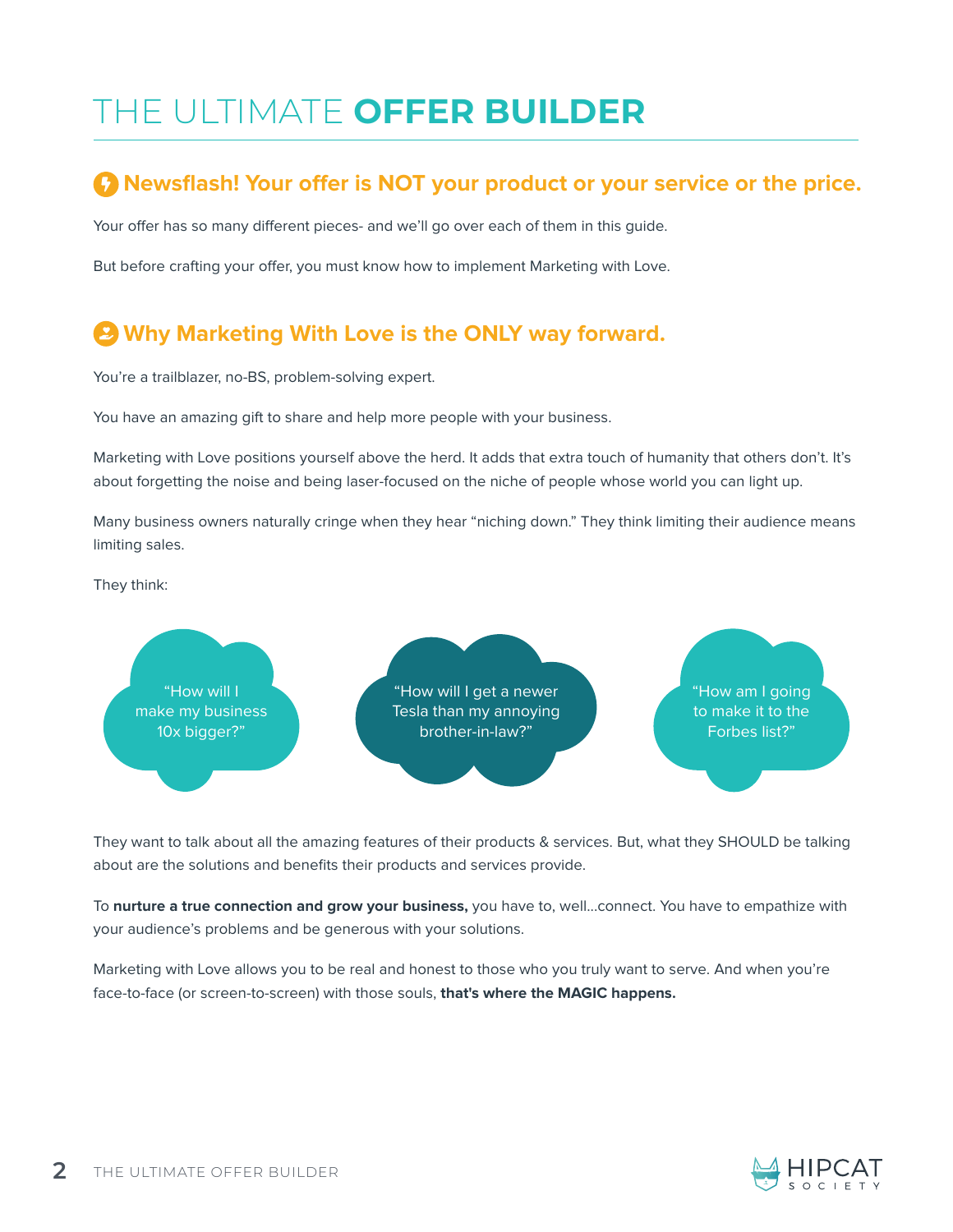#### **Here's a #truthbomb:**

**Consumers are smarter than ever.** They have the ultimate BS meters and easily sniff out when they're being sold to.

They know anything you offer, 1000 other businesses can make the same one.

So, while your competition fumbles around, spins their wheels, and goes down the rabbit hole of endless sales tactics found on the internet, you'll be focusing your energy on the ONLY sure-fire method of brand growth.

#### **And that's understanding your ideal customers on a deeper level.**

What gives them night sweats?

What do they fantasize about?

What's stopping them from reaching their goals?

If you're scratching your head on this one, we've got you.

Download *[The Ultimate Audience Builder](https://www.hipcatsociety.com/wp-content/uploads/2020/11/20.10-Audience-Finder.pdf)* and *[The Ultimate Avatar Creator](https://www.hipcatsociety.com/wp-content/uploads/2020/11/20.10-Avatar-Creator.pdf)*, where we detail exactly how to get inside your ideal customers' heads and how to target them on social media.

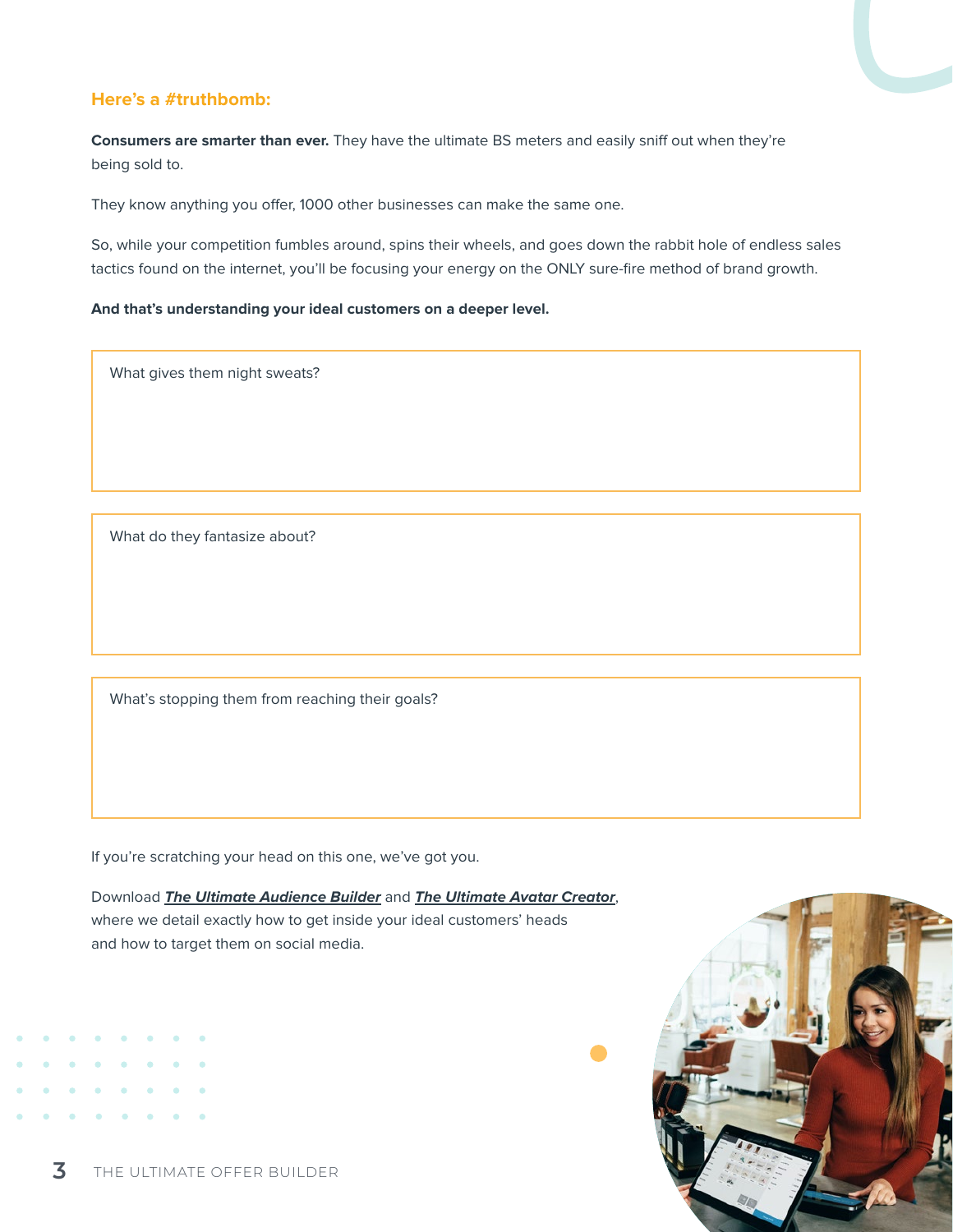# HOW TO CRAFT **AN IRRESISTIBLE OFFER**

Creating an irresistible offer shows your audience that your product fills the knowledge or service gap. You need to show them how your product benefits them and fits into their life and solves their problems.

When crafting your offer, always ask yourself, "what's in it for my consumers?"

Then, point out you understand the WHAT and the WHY of their pain points, and you solve those problems with your HOW.

There are several ways to do this:

## **A** Debunk Industry Myths

Does your audience follow industry leaders? Which ones?

What are these leaders saying, doing, or teaching that **you DON'T agree with?** 

Take your research and use the template below to help craft your offer:

"Here's WHAT other people are saying...and here's WHY it doesn't work... This is WHAT you should do instead... If you ever need guidance, I can teach you HOW to do those things by..."

**4** THE ULTIMATE OFFER BUILDER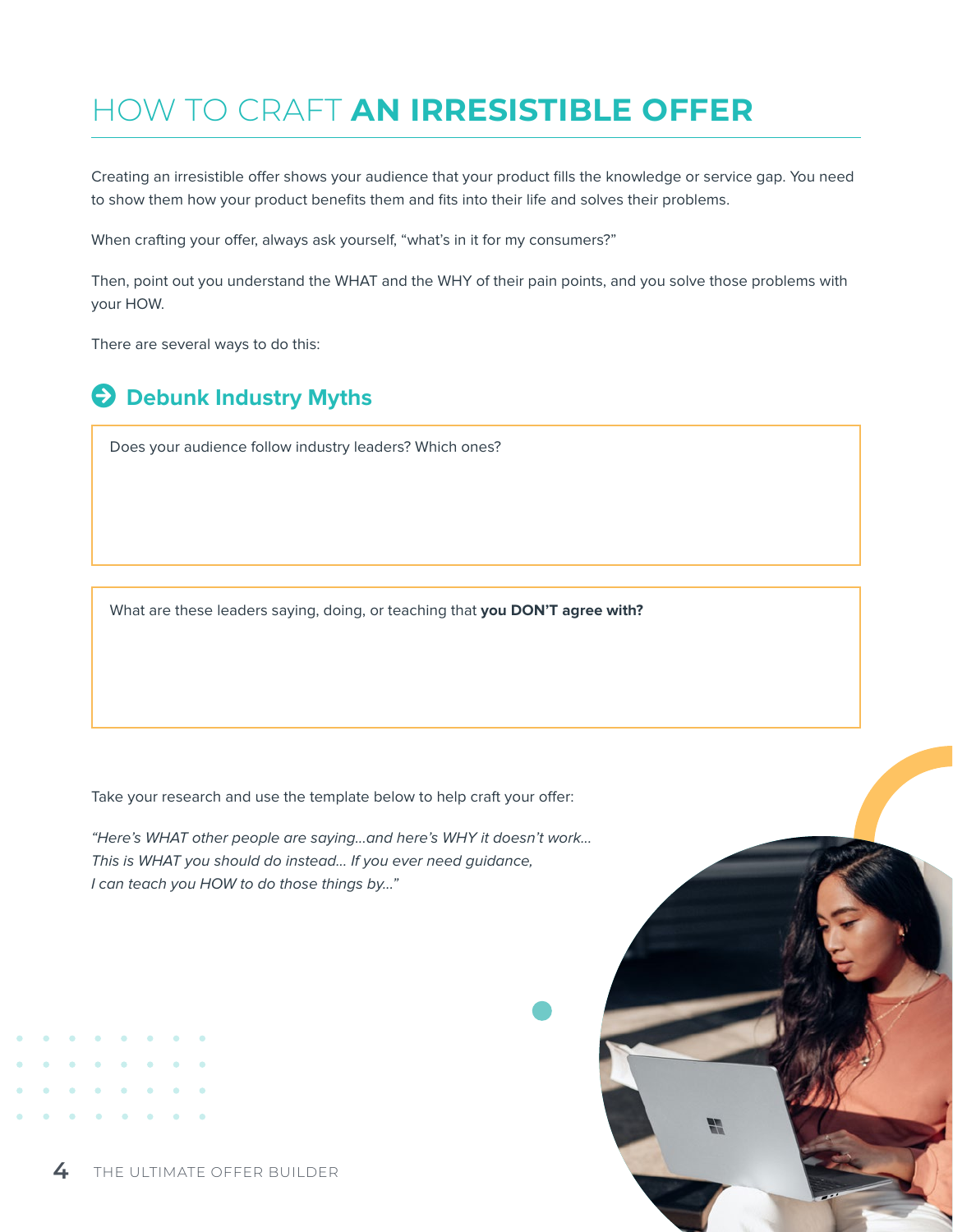## **Address Mistakes Your Audience Is Making**

What mistakes are your prospects making?

Why are they making these mistakes?

What's the cost of these mistakes?

Use the template below to help craft your offer:

"Here's WHAT you're doing wrong and WHY you're not seeing results… But, it doesn't have to be this way. I'll show you HOW you fix those mistakes..."

# **A** Provide Valuable Tips

What are some valuable tips that would be helpful to your audience?

What does your audience need to be aware of to prepare them for your services?

Use the template below to help craft your offer:

"Here are some ideas for WHAT you can do and WHY it works... If you ever need help executing those ideas to get the results you want, I'll show you HOW..."

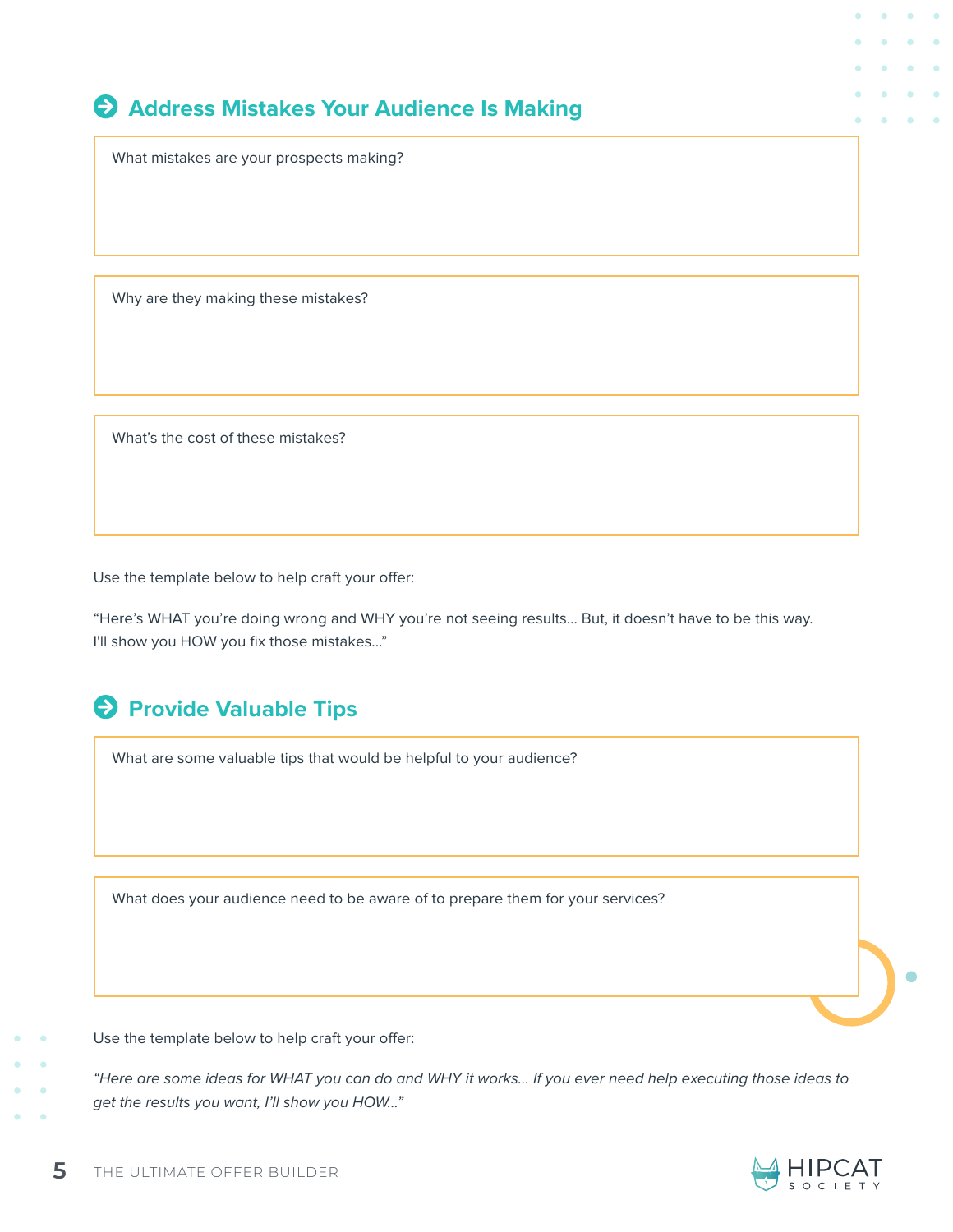# **Arrow-Circle-Right Exercise Seliefs**

What limiting beliefs stop your prospects from moving forward?

What doubts are they currently experiencing?

What do they need to see, hear, or feel to take action?

Use the template below to help craft your offer:

"Here's WHY your limiting beliefs are holding you back from moving forward...This is WHAT you need to take action on… If you need help, here's HOW I can help you."

# $\Theta$  Establish Authority

What struggle is your audience facing now that you've already overcome?

What are some transformations you've witnessed in other people that will motivate your audience?

Use the template below to help craft your offer:

"I overcame the same obstacles you're facing now, which are [LIST THOSE OBSTACLES]… and this is WHAT I did… And you can reach the same goals. I can show you HOW..."

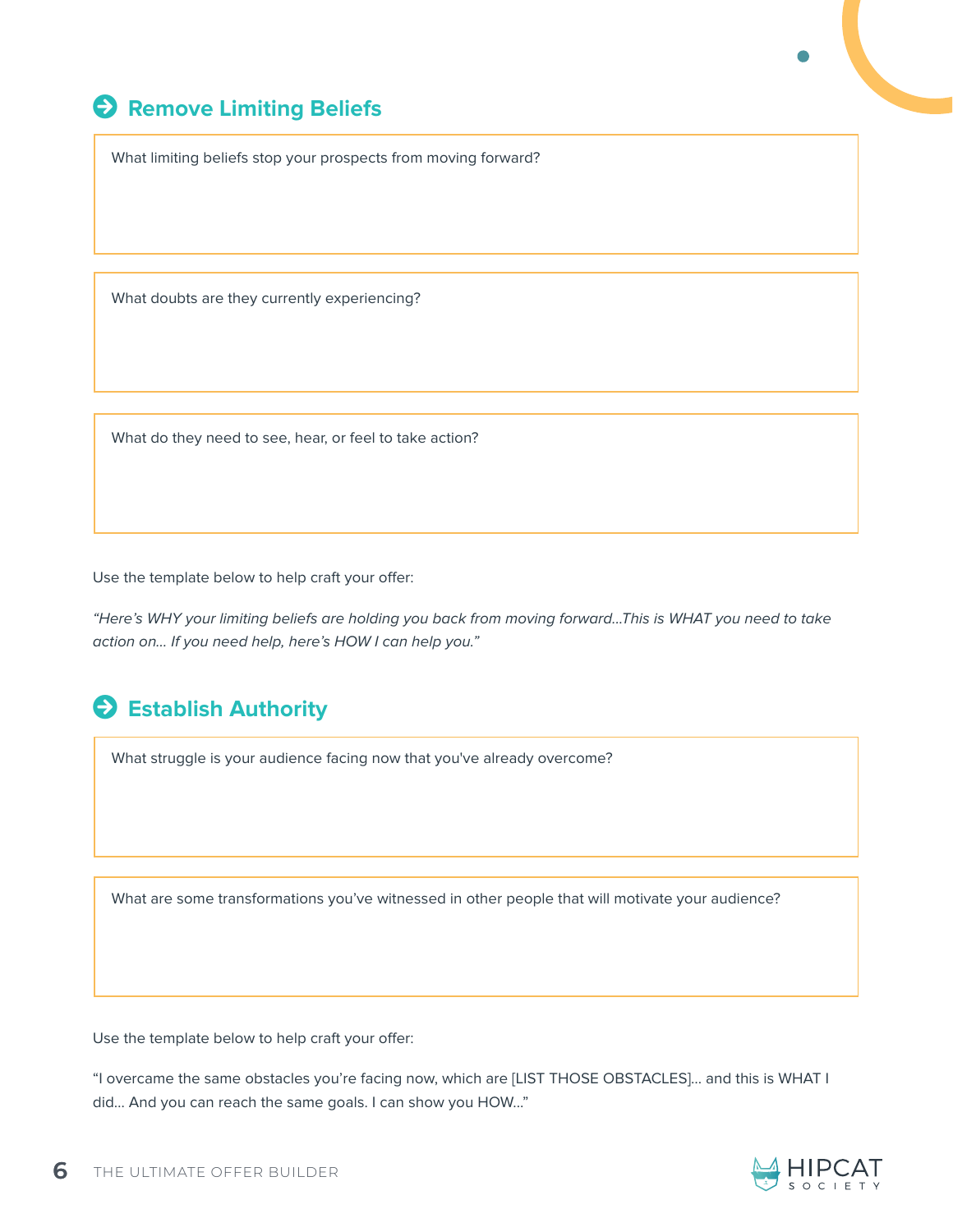# $\Theta$  Use Future Pacing

What frustrations are your audience dealing with right now?

What results would light them up?

Use the template below to help craft your offer:

"Imagine you no longer had problem X and instead had results Y… I'll teach you HOW to stop dealing with X, so you get results Y."

# **Address Objections**

What are the common sales objections you get in your industry?

#### Here are some common objections:

| <b>Objection</b>            | <b>Your Response</b>                                                                                                                                |
|-----------------------------|-----------------------------------------------------------------------------------------------------------------------------------------------------|
| "I can't afford it."        | Benefits of investing in yourself.<br>Ways to save money.<br>How you or your clients have made money                                                |
| "I don't have time."        | Is it the wrong time or is fear stopping you?<br>$\bullet$<br>Why now is the best time to do X, Y, Z.<br>How fast your clients have gotten results. |
| "I don't trust you enough." | Client testimonials and transformations.<br>Your own skepticism and why it was debunked.                                                            |

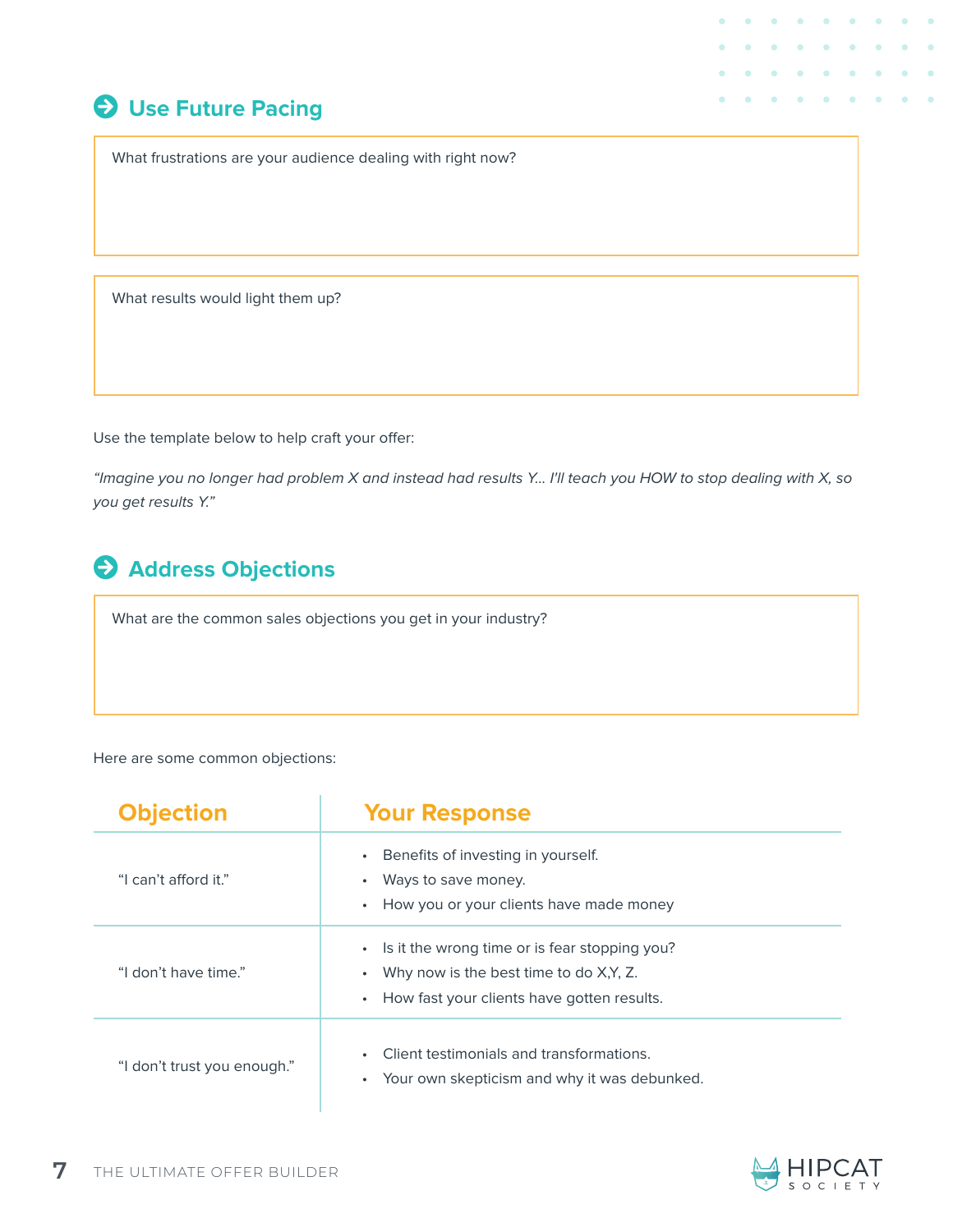# **HOW TO SELL** YOUR OFFER SUCCESSFULLY

# $\Theta$  Write a jaw-dropping hook.

A hook is how you grab your ideal customers' attention. It piques their curiosity, so you can tell the story.

A hook isn't about selling nor is it the USP (Unique Selling Point) of your product or service.

#### **It's a benefit or result statement that your ideal customers want.**

To come up with a killer hook ask yourself these questions:

What problem am I solving?

Why am I better than the other solutions?

What amazing results have I seen with my product?

What do my prospects REALLY want?

**Think of it like this:** People don't buy Lamborghinis because they need a way to get to the store. They want to feel cool, wealthy, and luxurious. They're making a statement by their choice of vehicle.

Once you know what your customers truly want, your hook will write itself.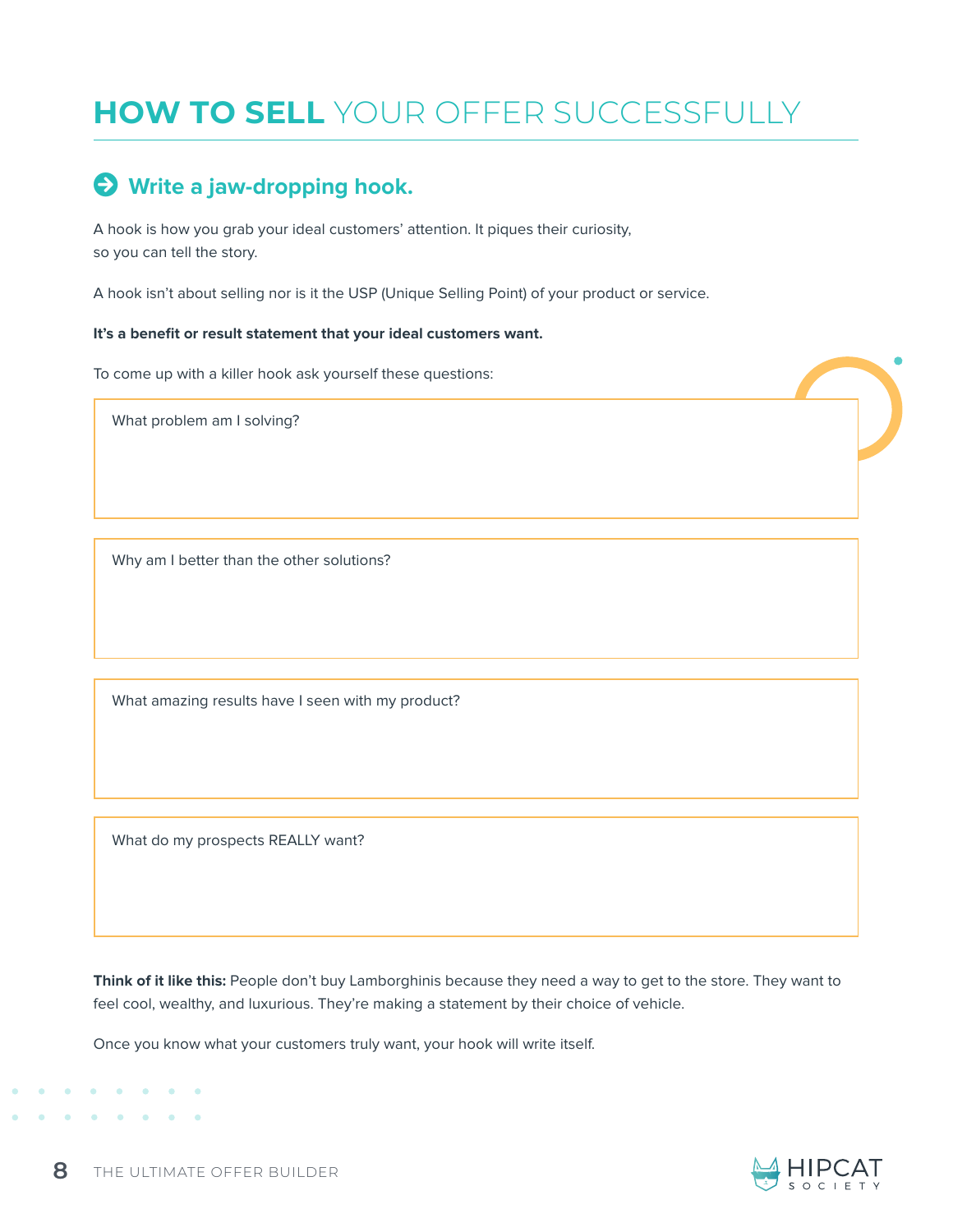# $\bullet$  Share your story.

This is where Marketing with Love comes into play. It's your chance to **connect with your ideal customers on an emotional level.** 

Your story gives people a reason to identify with what you're selling and envision themselves as the hero.

You don't need a Steven-Spielberg-level novel to connect with your audience. But, it needs to hit them in the feels.

People buy emotionally, not logically. We only backup our emotional purchase with logic afterward.

Here are some ways to write your compelling story:

# **Backstory**

1. What was life like before your service or product?

2. What happened in the past that led you to this point?

3. What hardship did you struggle with?

## **D** Plan

1. What did you do to make a change?

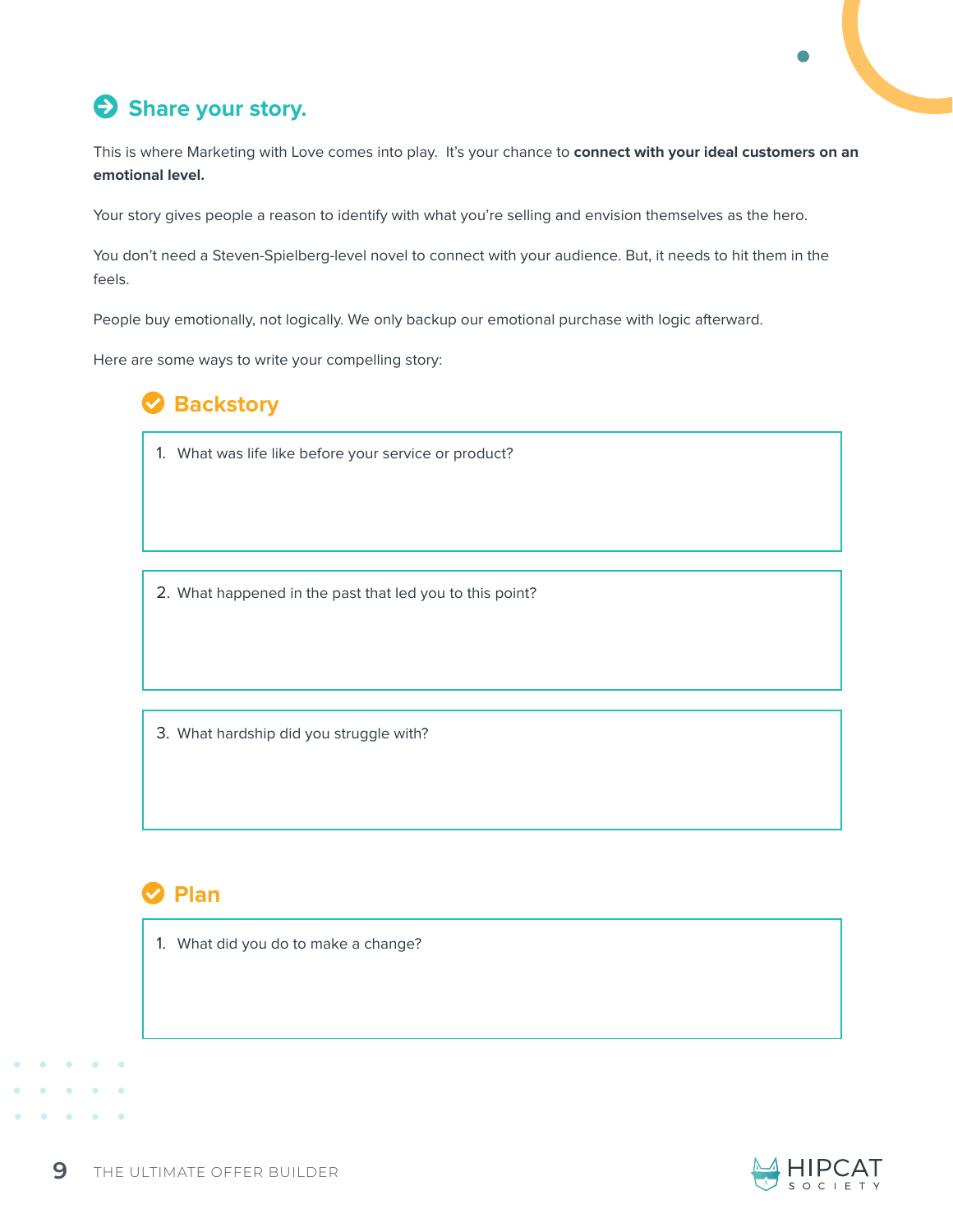

1. What did you want to get out of this experience?

2. Where did you want to end up?



1. What were your pain points that stopped you from succeeding?

2. What could you have done differently?

# **S** Epiphany

1. What was your "aha" moment?

2. What made you realize there was another way?



 $\ddot{\phantom{a}}$ 

 $\bullet$  $\ddot{\phantom{a}}$ 

 $\bullet$  $\bullet$  $\mathfrak{g}$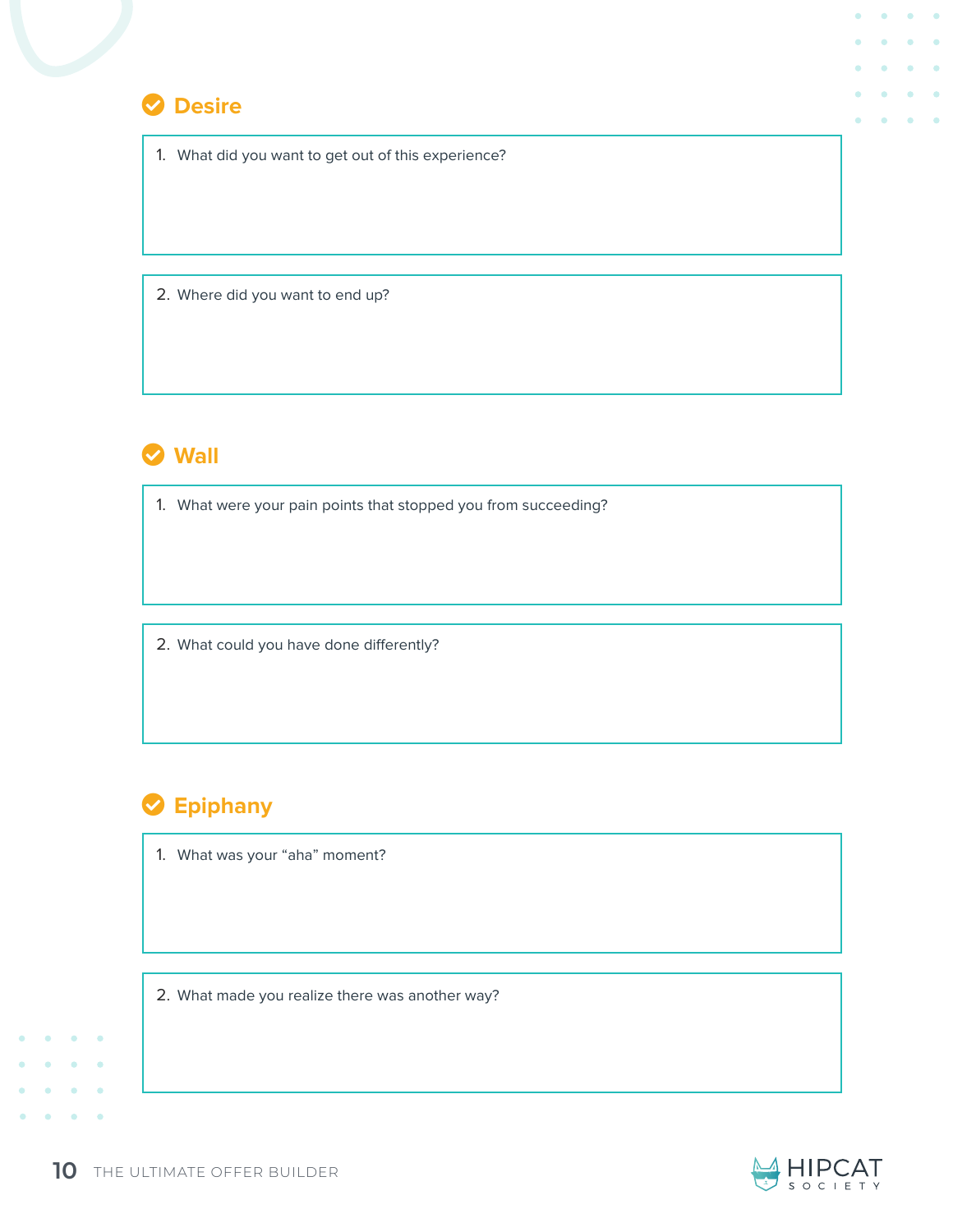

1. What challenges did you face?

2. How did you overcome them?

# **Achievement**

1. What did you achieve and how successful were you?

# $\bullet$  **Transformation**

1. What did this do for you?

2. How did it make you feel?

×

 $\hat{\mathbf{C}}$  $\ddot{\phantom{a}}$ 

 $\bullet$  $\bullet$  $\bullet$ × ò ó  $\bullet$  $\bullet$  $\bullet$  $\bullet$ 

 $\bullet$  $\bullet$ 

 $\bullet$  $\bullet$ 

 $\bullet$  $\bullet$  3. What changes or results did it lead to?

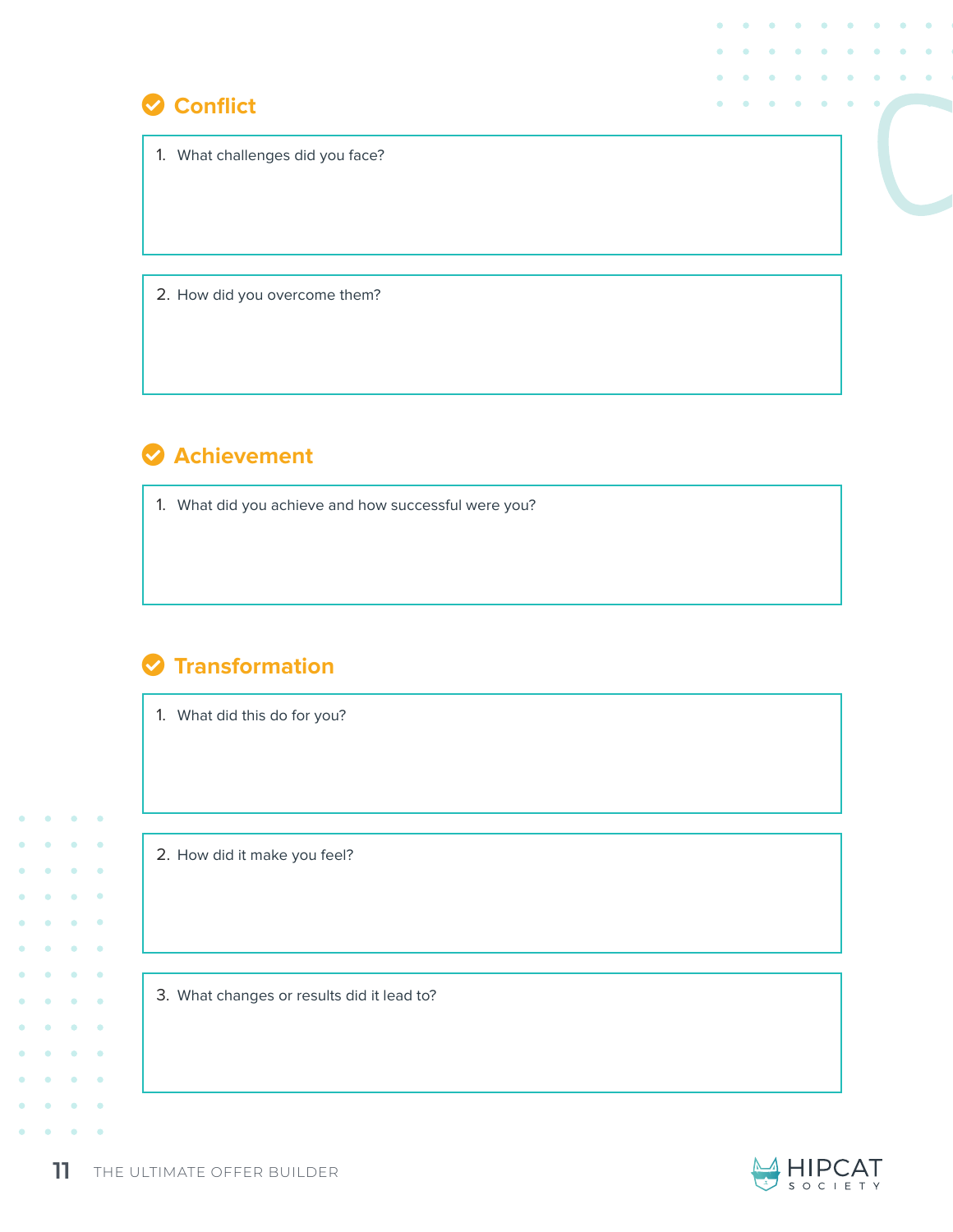# **Arrow-Circle-Right Choose one of these 4 offer styles that'll sell like crazy.**

You've got their attention with a show-stopper hook and story. It's time to nail your offer.

To get the most revenue for your business, we recommend an entry offer.

An entry offer is a low-barrier entrance point for new customers to join your orbit.

Very rarely will people jump straight to buying your flagship before knowing you. Instead, use simplified, less expensive, or free products to give 'em a taste of your business.

Here are 4 offer types that'll sell like crazy:

### **Offer 1: Tripwire**

A tripwire is a **small purchase your customer makes** to get them to make larger purchases in the future.

Don't think profit; think about getting people through the door. Once people say "yes" to your entry-level offer, it's much easier to get them to keep saying "yes."

What low-level product or service could you offer at a fraction of the price?

## **Offer 2: Lead Magnet**

A lead magnet is an offer you give to your potential customers for free in exchange for their email address.

Marketers will tell you "the money is in the list." Once you have their email address, follow up with longer email drip campaigns to nurture those potential leads.

Share valuable information consistently, and those emails will soon turn into lifelong customers.

What can you give people for free in exchange for their email address?

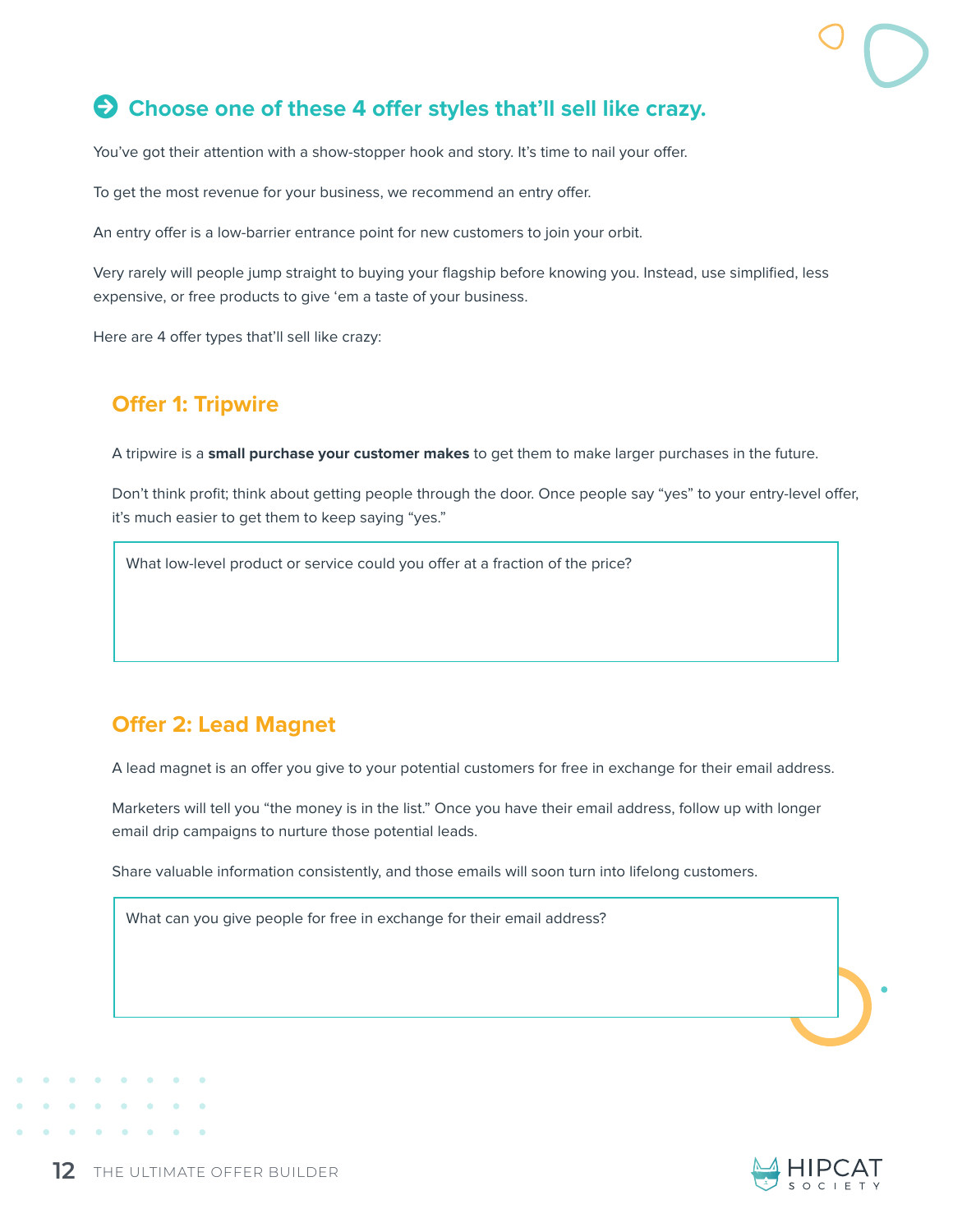## **Offer 3: Package or Discount**

You have valuable products or services. Package them together and provide a reasonable discount for it.

This could include:

- Extra goodies
- Knowledge products you already have
- Content you can reuse over and over again

Russell Brunson tells a story about selling his iPhone for \$100k.

Who would buy an iPhone for that much dinero? Seems crazy, right?

BUT if that iPhone came with all of his contacts, personal notes, and business ideas, all of a sudden \$100k for a phone seems like one helluva deal.

#### **Load up your offer with as much value and bonuses as you can!**

How much perceived value can you add to your offer until your ideal customers can't say "no"?

## **Offer 4: Demo**

You know once people start using your amazing products, they won't want to let it go.

So, let 'em try it for free!

Can they try before they buy?



 $\bullet$  $\bullet$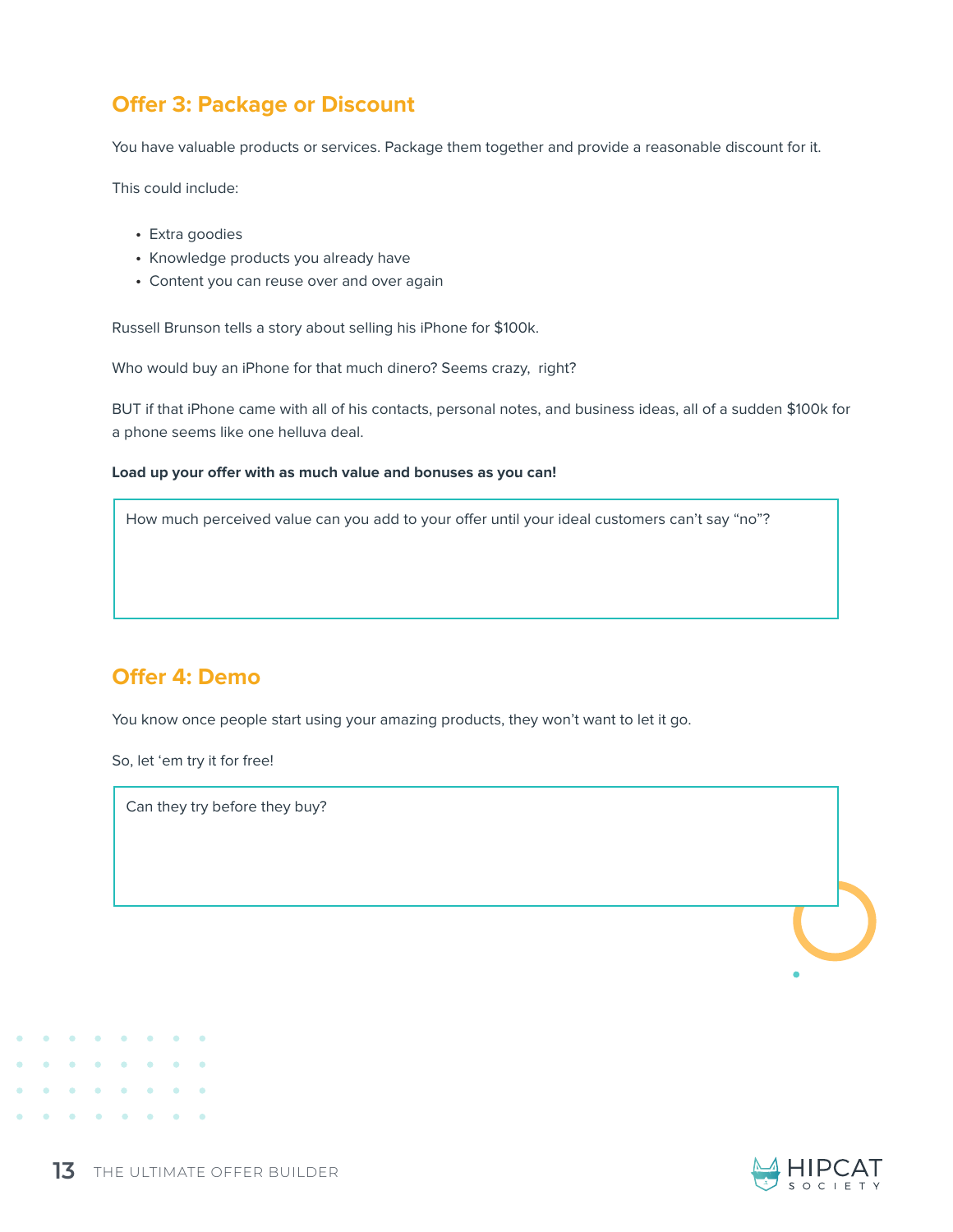# **Add your images**

The Internet is a visual medium, and nothing will stop someone's scroll faster than a badass image.

When you're deciding what image to use for your offer, don't rush this decision. It's potentially the MOST important piece in all of this.

Run the **ABCDE** test on all of your images:

#### **Aesthetic** Does it visually show something that fits the story I'm telling? **Brand** Is it aligned with my brand style and voice? **Consistency** Is it consistent with what my ideal client engages with? **Diversity** Is it different from my other offerings? **Expectation** Does it live up to the quality people have come to expect from my brand?

# **A** Final Check

You're in the home stretch now! First off, use spell check, grammar check etc. **Simple mistakes in spelling and grammar will kill your ROI.** Your audience will think "If they can't even string words together properly then they probably can't help me."

The last thing you need to do is run your offer through the **CUB test**. And don't just ask yourself - grab a friend and have another set of eyeballs take a peek at your offer.

Is your offer:

#### **Confusing?**

Keep it simple- a confused mind always says NO.

#### **Unbelievable?**

Maybe YOU believe it but will your audience? Can you back up your unbelievable statement with some proof (images, testimonials, etc?)

#### **Boring?**

Copy space is prime real estate! Don't waste space stating the obvious. Use STRONG sentences!